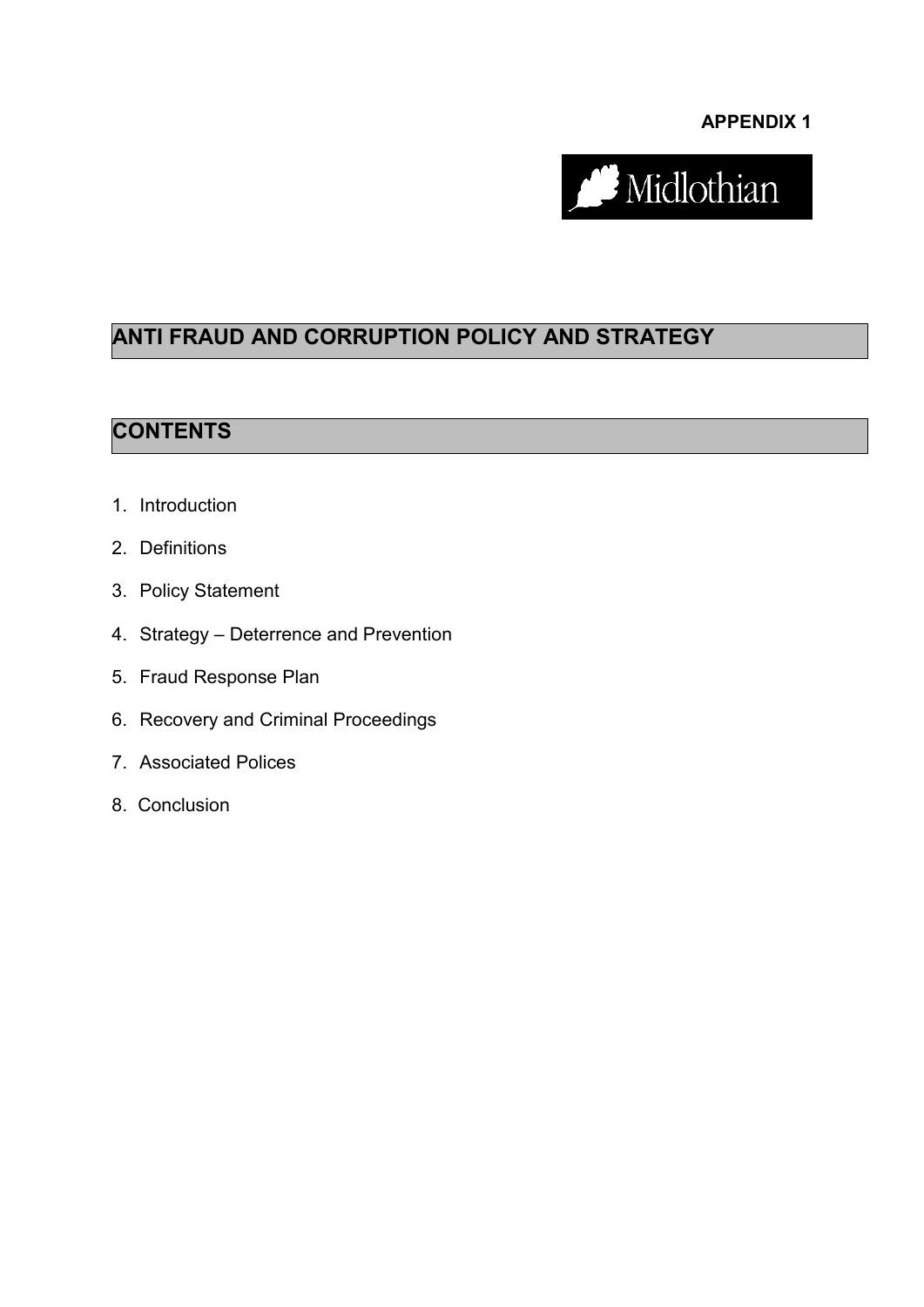#### **1. INTRODUCTION**

- 1.1 In accordance with the principles of good corporate governance in administering public funds, Midlothian Council is fully committed to an effective Anti Fraud and Corruption Policy.
- 1.2 The Council's Anti Fraud and Corruption Policy details how the Council:
	- promotes an anti-fraud and anti corruption culture among elected Members, employees and the public;
	- deters and prevents fraud and corruption;
	- detects and investigates fraud and corruption; and
	- recovers and insitgates criminal proceedings
- 1.3 National trends indicate that fraud related losses can equate to around 3% of expenditure. Any loss of funds due to fraud and corruption may impact on the ability of Midlothian Council to achieve its priorities which for the next 3 years are:
	- reducing inequalities in the health of our population;
	- reducing inequalities in the outcomes of learning in our population; and
	- reducing inequalities in the economic circumstances of our population.

## **2. DEFINITIONS**

#### 2.1 Fraud:

The Accounts Commission for Scotland describes fraud as the use of deception with the intention of obtaining private gain, avoiding an obligation or causing loss to another party. Fraud can be used to describe a wide variety of dishonest behaviour such as forgery, false representation and the concealment of material facts. The fraudulent use of Information and Communication Technology (ICT) resources is included in this definition, where its use is a material factor in carrying out a fraud.

Examples of Fraud include, but are not limited to:

- distorting or concealing both financial and non-financial information;
- knowingly and intentionally obtaining or attempting to obtain benefits to which there is no entitlement;
- falsification or alteration of accounting records or other documents;
- misappropriation of assets or theft;
- suppression or omission of the effects of transactions from records or documents;
- recording incorrect information eg time records that do not reflect actual hours worked; and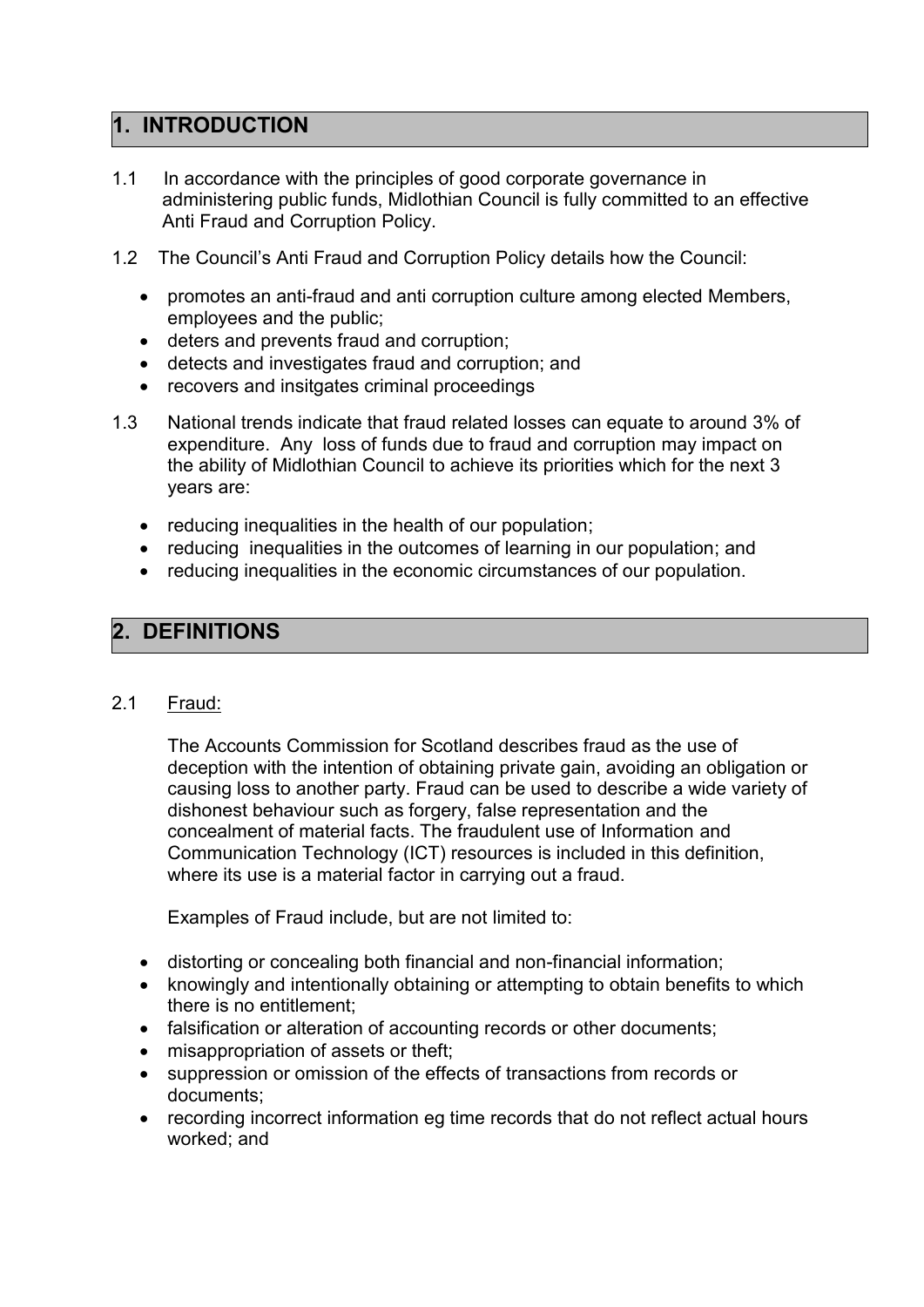wilful misrepresentation of transactions or of the Council's state of affairs which may involve the misuse of funds or other resources, or the supply of false information.

#### 2.2 Corruption:

Corruption is the unlawful offering, giving, soliciting or acceptance of an inducement or reward which could influence the actions taken by the Council, it's Elected Members or its employees. This also applies to business partners where a relationship is in place for them to undertake duties on behalf of the Council. Corruption can also include bribery and is not entirely removed from fraud as offences may overlap between them.

Examples of Corruption include, but are not exclusive to:

- disclosure of Information;
- using a position of authority inappropriately;
- altering contracts or official forms;
- misuse of IT systems;
- falsifying records: and
- making purchases of goods or services which are unnecessary or excessive

### **3. POLICY STATEMENT**

- 3.1 The Council has adopted a local [Code of Corporate Governance](file://midlothian/userfiles/Intranet/Minisites/Finance/Code%20of%20Corp%20Gov%201314.pdf) which can be viewed on the Council's website or on the intranet. The adoption of the Code demonstrates a commitment to the fundamental principles of good corporate governance, namely openness and inclusivity, integrity and accountability.
- 3.2 The Council is determined that the prevailing culture is one of honesty and integrity and is opposed to all aspects of fraud and corruption.
- 3.3 There is an expectation and obligation that all individuals and organisations associated with the Council will act with integrity and that, in this context, Elected Members and employees will lead by example.
- 3.4 Elected Members are subject to the Councillors' Code of Conduct as issued by the Scottish Ministers under the Ethical Standards in Public Life etc (Scotland) Act 2000. Elected Members are made fully aware of the terms of the Code as part of the initial induction process. Breaches of the Code by any Elected Member may give rise to a complaint to the Standards Commission for **Scotland**
- 3.5 The Council has an Employee [Code of Conduct](http://intranet/services/webinfo/webinfoPDF.asp?BlobID=20679) which sets out the minimum standards of conduct and behaviours expected at work. The Disciplinary Procedure provides examples of behaviour considered gross misconduct, and this includes theft, fraud or any other act of dishonesty.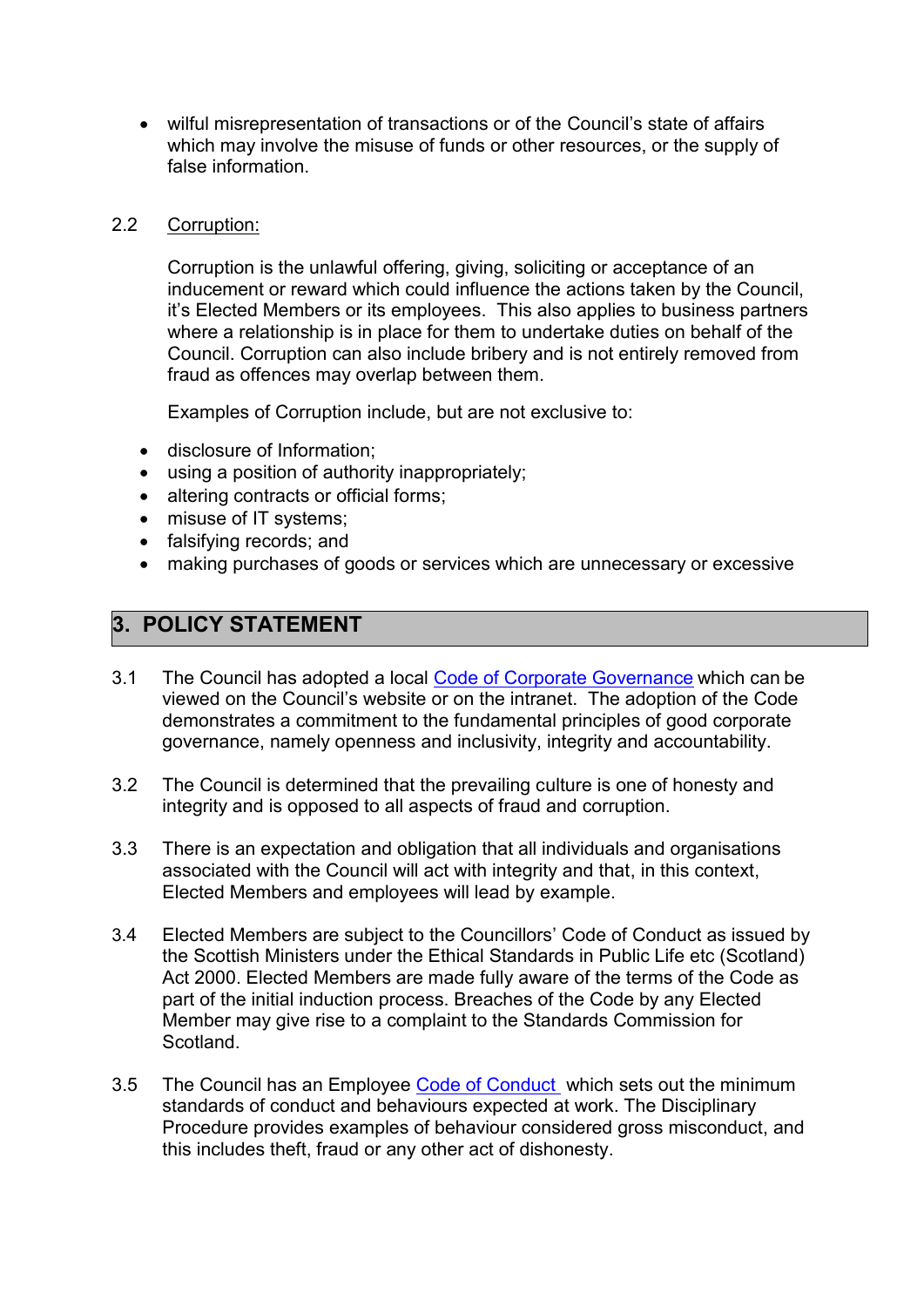- 3.6 Midlothian Council is fully committed to the prevention, deterrence and detection of bribery and upholding all relevant laws, including the Bribery Act 2010. A separate Anti Bribery Policy has been created and this sets out a framework to enable the Council's employees and those that the Council has dealings with to understand and implement arrangements to ensure compliance with the Bribery Act 2010.
- 3.7 Council employees are important elements in the stance against fraud and corruption and have a duty to raise any concerns they may have on these issues which impact on the Council's activities. This may be achieved by reporting through the Council's Whistle Blowing - [Public Interest Disclosure](http://intranet/services/webinfo/webinfoPDF.asp?BlobID=23722)  [Policy](http://intranet/services/webinfo/webinfoPDF.asp?BlobID=23722) which makes specific provision for whistle blowing (i.e. the right to raise concerns by employees within the terms of the Public Disclosure Interest Act 1998 without fear of victimisation for doing so). As a first step, disclosures should normally be raised with the Internal Audit Manager but where disclosures are made to Management, Heads of Service, Directors or the Chief Executive then these officers must also inform the Internal Audit Manager.
- 3.8 Members of the public are positively encouraged to raise any concerns they may have on fraud and corruption issues which impact on the Council's activities. This may be achieved by reporting concerns via the Council's website via "[Report/ Fraud, corruption and whistleblowing](https://www.midlothian.gov.uk/info/670/have_your_say/302/report_a_possible_crime_or_fraud)", by clicking on the [link](https://www.midlothian.gov.uk/info/670/have_your_say/302/report_a_possible_crime_or_fraud) or by contacting Internal Audit directly (see contact details under 5.3).
- 3.9 The types of allegations or suspicions which should be reported for investigation fall into the broad categories in the list below (this is for guidance and is not exhaustive and further advice on any matter can be sought from Internal Audit).

Allegations or suspicions in relation to theft, misappropriation or misuse of:

- assets, cash, stores, other property or contracts of the Council or where there is a funding relationship with the Council;
- cash, property or other belongings of an employee, where suspicion falls on another Council employee.

and also:

- a criminal offence (e.g. fraud, stealing from the Council, fraudulently claiming wages, theft from clients);
- failure to comply with any legal obligation (e.g. the statutory obligation to provide a certain level of care is deliberately ignored);
- miscarriage of justice;
- conduct by officers of the Council or Elected Members which is unlawful or in breach of the Council's Standing Orders, Financial Regulations, Employee Code of Conduct or other policies;
- corruption or bribery;
- concerns over child protection / the protection of vulnerable adults;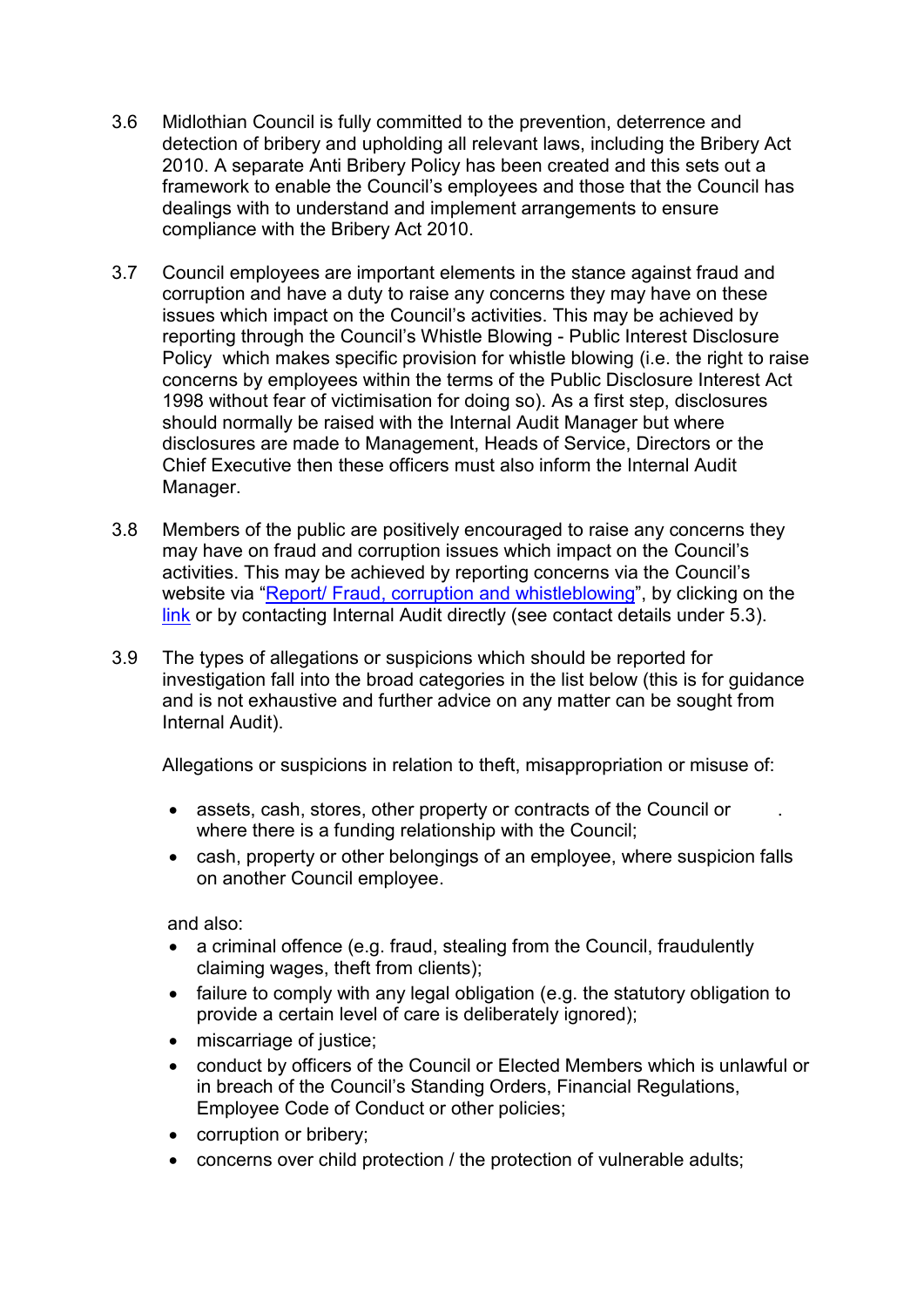- danger to the health and safety of an individual;
- danger to the environment; or
- deliberate concealment of any of the above.

#### **4. STRATEGY - DETERRENCE AND PREVENTION**

- 4.1 The Local Government (Scotland) Act 1973 specifies that every local authority must make proper arrangements for the administration of its financial affairs. Accordingly, the Council has adopted Financial Regulations and Financial Directives which provide the framework for managing its financial affairs.
- 4.2 The Act provides that each Council must appoint a 'Proper Officer' with responsibility for the administration of its financial affairs (i.e. the s95 Officer). The Council has resolved that the 'Proper Officer' is the Head of Finance and Integrated Service Support and they work with other senior managers and Internal Audit in developing the anti-fraud and corruption culture. The Head of Finance and Integrated Service Support is also the Council's nominated Anti-Money Laundering Officer.
- 4.3 The Act also specifies that local authorities must make Standing Orders with respect to contracts for the supply of goods or materials and the execution of works. The Council has adopted Standing Orders for contracts (Standing Order 20) which ensure that uniform contracting procedures of the highest standard are laid down for use throughout the Council.
- 4.4 The Council has set up an Integrity Group which considers the risk of fraud and corruption in key areas together with the risk of Serious and Organised Crime within Midlothian. The Director, Resources is the chair for the group and has responsibility for overseeing the Council's compliance with the provisions of this policy.
- 4.5 The Council has a Procurement Policy and Procedures Manual which standardises the methods of procurement within the Council. These are mandatory for all Council employees involved in procurement. A central record of activity across the Council (Tenders, Quotations and Contracts Registers) is held by the Procurement Manager.
- 4.6 The Council has established an Audit Committee which reviews and monitors the following areas of corporate governance:
	- reviewing and promoting the Council's system of internal control, aimed at ensuring that the Council's activities are carried out in an efficient and controlled manner, and that its assets are safeguarded;
	- evaluation of the Council's control environment, including measures to prevent and detect fraud;
	- evaluation of the Council's risk management framework including regular reviews of the Council's high risks and corporate risk register; and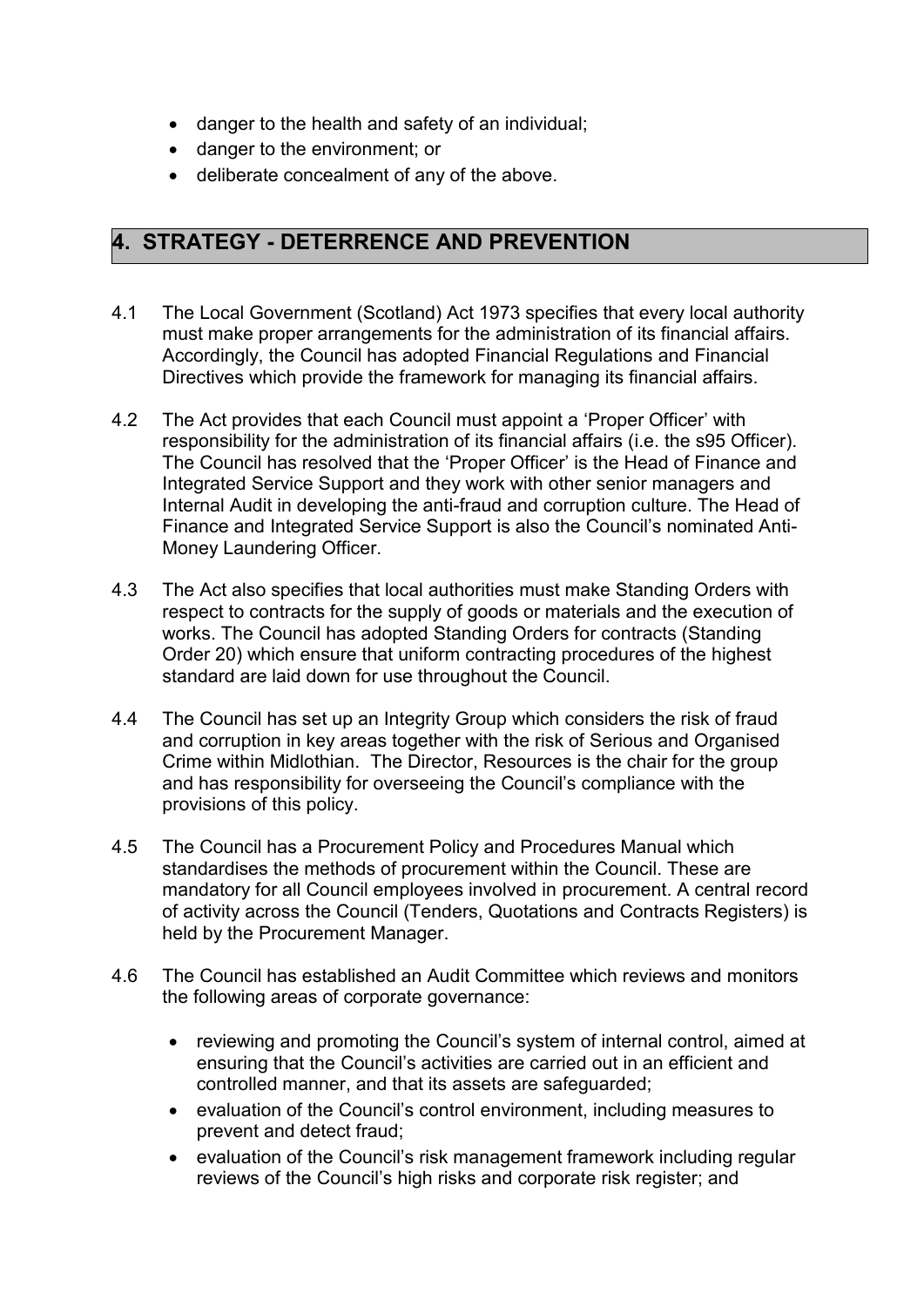- scrutiny of the Anti Fraud and Corruption Policy.
- 4.7 Internal Audit has a Corporate Fraud team which comprises 2 Accredited Counter Fraud Specialist officers. This team provides support to services in preventing and detecting instances of fraud. This support includes providing anti-fraud training and advice, conducting enquiries on behalf of services and carrying out investigations.
- 4.8 It is important to stress that the responsibility for the prevention and detection of fraud and corruption rests with management, and to this end the Council's managers have developed systems and procedures which incorporate efficient and effective internal controls. These systems contribute towards the prevention of fraud and corruption by ensuring that there are sound arrangements to control the following:
	- the legitimacy of expenditure;
	- the security of assets and income;
	- the reliability of management information;
	- the accuracy of financial and other records; and
	- compliance with statutory requirements including the Bribery Act 2010.
- 4.9 The existence, appropriateness and effectiveness of these internal controls are independently monitored on a planned basis by Internal Audit which undertakes a series of systems and risk based audits on the basis of a predetermined annual audit plan which is approved by the Audit Committee. The Corporate Fraud work plan may be changed 'in year' to focus on new or emerging fraud threats identified as part of information sharing and intelligence.
- 4.10 Internal Audit carry out follow up reviews to ensure that control weaknesses have been addressed.
- 4.11 Every year, each Head of Service is required to undertake an annual self assessment of their area of responsibility using an assurance template and within this they are required to confirm whether all risks and controls relating to fraud are detailed in appropriate risk registers and that all officers are aware of the Council's policies on fraud and corruption.
- 4.12 The Council works with other Local Authorities and Enforcement Agencies, including Police Scotland to deter and detect fraud and corruption, sharing data across departments and agencies where appropriate. It participates in the National Fraud Initiative which is undertaken every 2 years.
- 4.13 The Council undertakes appropriate recruitment vetting of all employees prior to employment to prevent potentially dishonest employees from being appointed.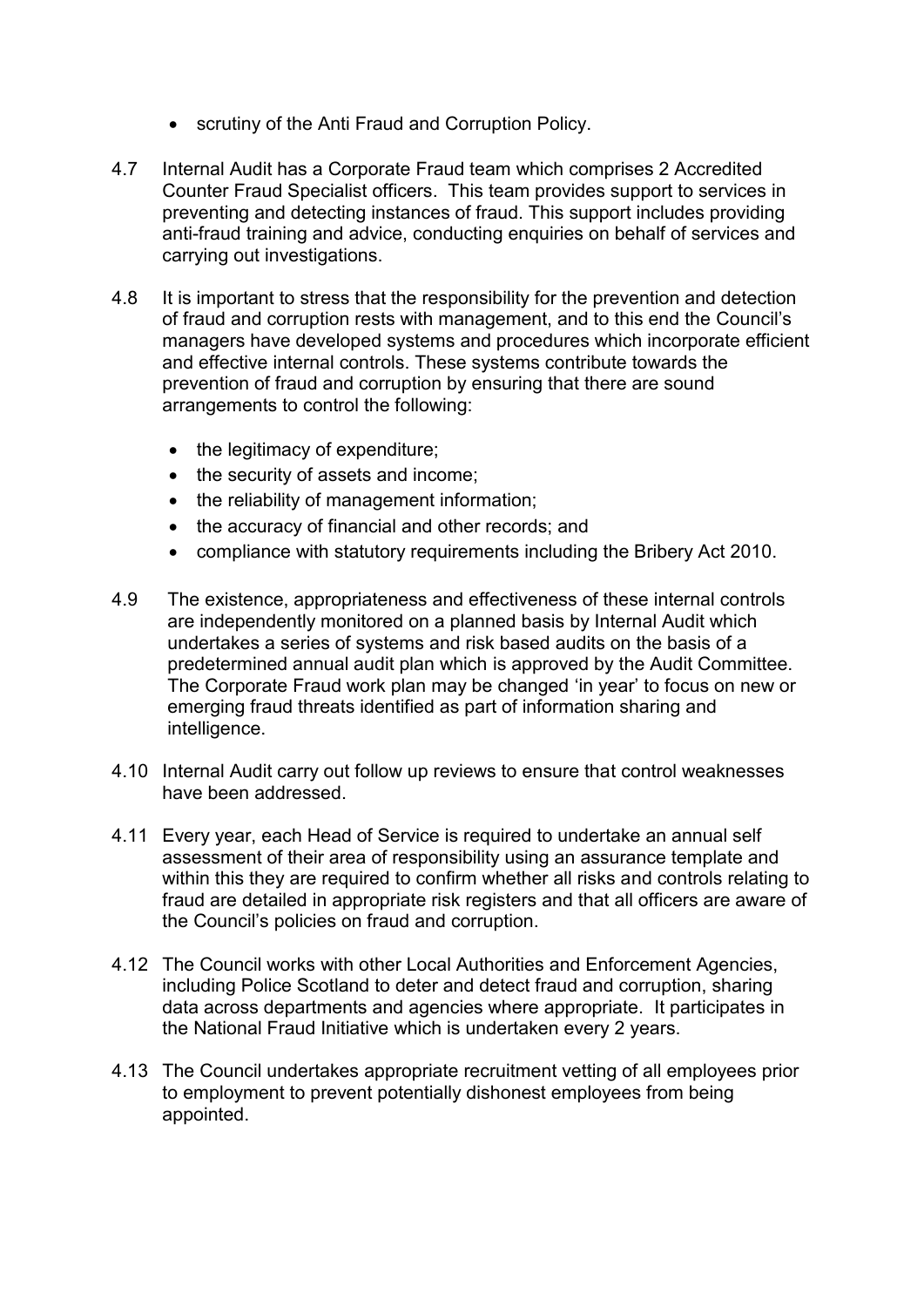## **5. FRAUD RESPONSE PLAN**

- 5.1 Where any matter arises which involves, or is thought to involve, a fraud, corruption or financial irregularity, the relevant Head of Service / Director must immediately notify the Internal Audit Manager for consideration of appropriate action. Managers must only establish the basic facts of the suspicion and should not attempt to carry out any detailed investigation themselves.
- 5.2 Good advice at an early stage is the key step to achieving a successful outcome when fraud or corruption is suspected. Investigations that are badly handled can lead to potential prosecutions failing. The Council provides mechanisms for members of the public and employees to contact the Internal Audit Manager to report any suspected frauds, corruption and irregularities.
- 5.3 This can be done in a number of ways, including:
	- Use of the e-mail link [InternalAudit@midlothian.gov.uk;](mailto:InternalAudit@midlothian.gov.uk)
	- Telephone the Internal Audit team on 0131 271 3572:
	- Write a confidential letter to the Internal Audit Manager: Midlothian Council, Fairfield House, 8 Lothian Road, Dalkeith, Midlothian. EH22 3AA;
	- Fill out a report (anonymously if desired) via the Council's website via "[Report/ Fraud, corruption and whistleblowing](https://www.midlothian.gov.uk/info/670/have_your_say/302/report_a_possible_crime_or_fraud)";
	- Book a confidential appointment with the Internal Audit Manager on 0131 271 3517 or 3285; and
	- If the concern is about an Elected Member of the Council, the individual may wish instead to exercise their right to contact the Standards Commission for Scotland website: [http://www.standardscommissionscotland.org.uk/.](http://www.standardscommissionscotland.org.uk/) The individual may wish to inform the Internal Audit Manager of this course of action.
- 5.4 Where the Internal Audit Manager is satisfied that a matter will be investigated appropriately, the responsibility can be discharged to the Service.
- 5.5 Where the nature of the investigation requires specialist skills, a degree of independence, or the investigation is of a scale which cannot be managed by the Service, Internal Audit will reserve the right to carry out the investigation. This will include investigations where initially it has been agreed to allow the Service to do the preliminary work. It may on occasion be appropriate for Internal Audit not to pass information and evidence of fraud to the Service at an early stage.
- 5.6 The investigation, undertaken by Internal Audit, will:
	- establish the facts as far as possible, including any criminal or disciplinary matters;
	- identify any control weaknesses and recommend control improvements, where required:
	- provide management with a written, factual report into the incident; and
	- record information for fraud statistics.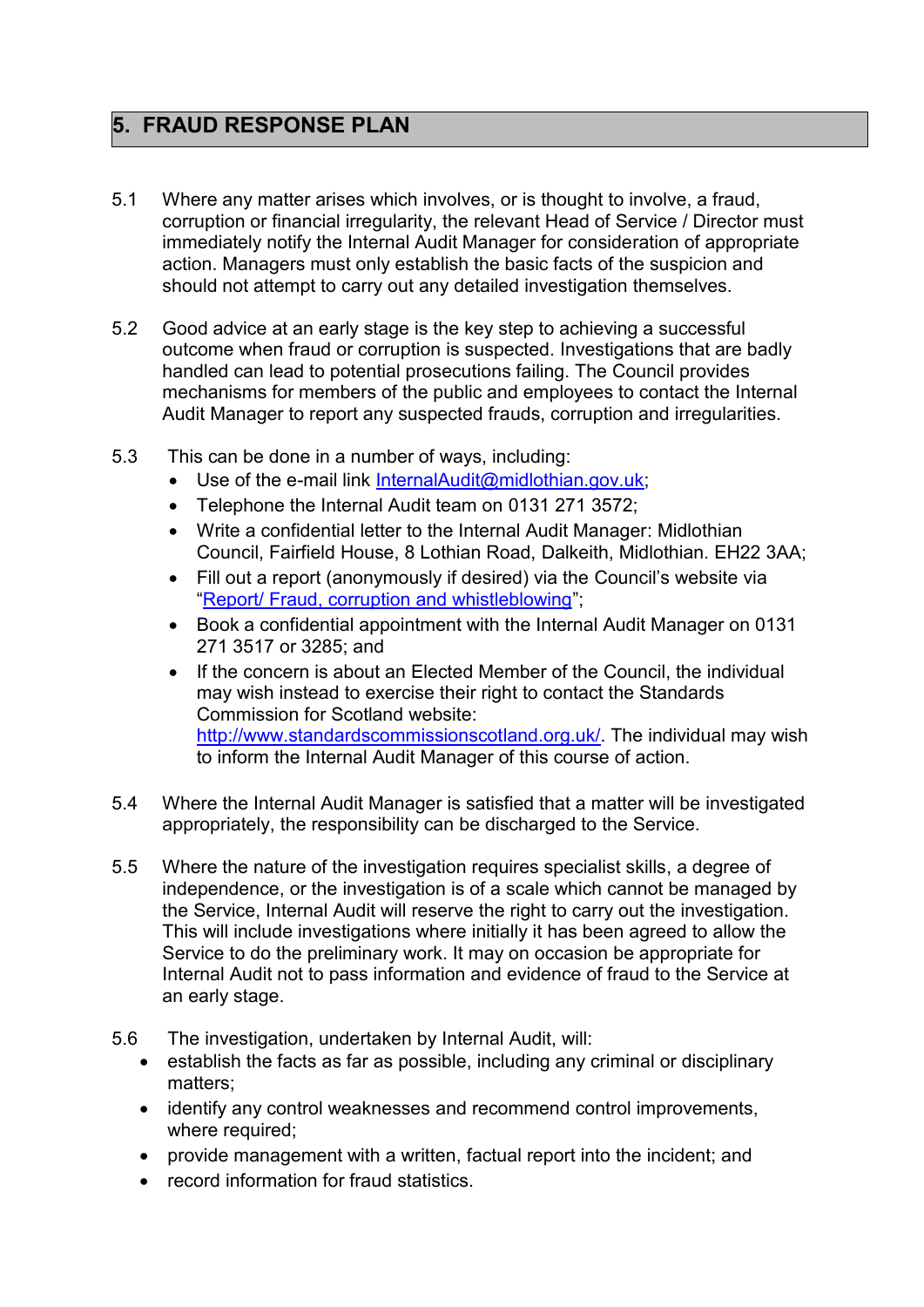- 5.7 A summary of all reported suspicions will be presented to the Audit Committee and External Audit on an annual basis by the Internal Audit Manager. Significant matters will be reported to the Audit Committee as soon as is reasonably practicable.
- 5.8 Investigations into suspected wrongdoing of employees will be investigated within the standards and provisions set out in the relevant Disciplinary Procedure. Advice can be sought from OD/HR Services.
- 5.9 The Senior Auditor, Internal Audit is responsible for planning and coordinating the Council's participation in the National Fraud Initiative which is a comprehensive data matching exercise between public sector bodies to highlight potential frauds in a number of areas for example Housing Benefits, Payroll, Social Care, Blue Badges, Housing Tenancies, Insurance etc.
- 5.10 Where appropriate, the Council co-operates with other local authorities and public sector bodies in the prevention, detection and investigation of fraud and corruption.
- 5.11 The Council has protocols in place to facilitate joint working and data and intelligence sharing to support counter fraud activity.

#### **6. RECOVERY AND CRIMINAL PROCEEDINGS**

- 6.1 Where the investigation reveals that criminal activity appears to have taken place, the Internal Audit Manager, in consultation with the relevant Director, will determine whether the matter should be referred to Police Scotland. The Council will always seek to prosecute cases where criminality has been identified.
- 6.2 Where an incident involves a break-in or theft, staff should automatically report the incident to Police Scotland for investigation and without delay. Following this, the incident must be reported to the Internal Audit Manager.
- 6.3 Where a fraud, corrupt act or irregularity is material, consideration is also given to recovering losses in a civil court. The relevant Director, in consultation with the Internal Audit Manager and the Legal Services Manager will determine whether action should be taken to recover any monies lost. In determining whether such action shall be taken, due account will be taken of all the salient factors, such as:
	- the amount of the loss;
	- the costs of any recovery action; and
	- the prospects of successful recovery of the sums lost.
- 6.4 As well as the possibility of civil and criminal prosecution, any employee that breaches this policy will face action in accordance with the Council's Disciplinary procedures which could result in dismissal for gross misconduct.